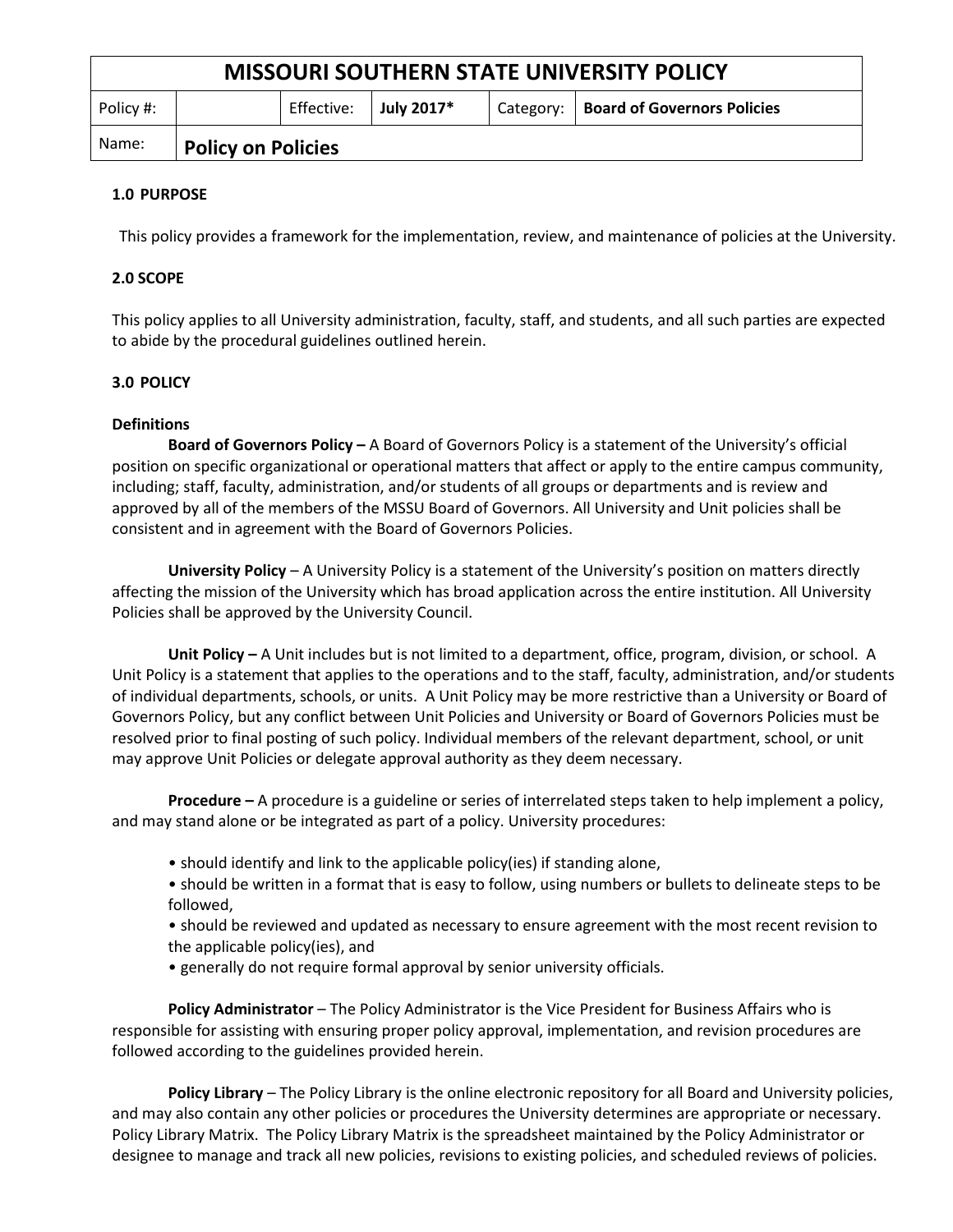**Policy Webmaster –** The Policy Webmaster, currently Chief Information Officer, is the individual or department responsible for electronic posting or electronic removal of policies from the online Policy Library as directed by the Policy Administrator.

# **Procedure**

# A. **Policy Format**

A standard policy template for all policies ensures clarity and consistency. Policies will be written and maintained following the basic format described below: **A sample policy template can be located [\[here\]](http://policy.mssu.edu/PolicyTemplate.docx).**

# **B. Policy Development and Revision**

The following procedures apply to the Board of Governors policies and University Policies. Departmental Policies are subject to procedures set forth by the individual department, schools, or units, with final approval of such policies subject to review by the University Council for conflict with Board of Governors policies or University Policies

1. Proposal

The University Council, or any other interested constituency, may identify a policy issue and develop into a policy proposal.

2. Review and Endorsement

Proposed policies will be submitted to the responsible unit for review. Once the Unit has approved the proposed policy, the appropriate member of the President's Cabinet shall review and if approved will be forwarded to the Policy Administrator. The Policy Administrator shall create a policy following the University policy format outlined in Section A above, and shall forwarded it to the University Council for consideration of the policy's likely impact on the members of the University community, including legal and, if appropriate, additional review committees. The University Council may require revisions to the draft policy, and will request that the drafting party provide a final version of the policy if any such revisions are made.

Following consideration of the impact of the policy and determination of the final version of the policy, the University Council will either endorse the proposed policy and submit the final version to the President, or otherwise to the President or his/her designee for final approval, or if not endorsed, will notify the party who submitted the proposal of the decision not to endorse.

3. Approval

After the University Council's endorsement, the President or his/her designee, as appropriate, will consider the policy for formal approval. If the policy is formally approved, it will be forwarded to the Policy Administrator for implementation or to the Board of Governors, if it is determined to be a Board Policy. If the policy is not formally approved, the originating party will be notified of the denial.

4. Implementation

Upon formal approval of a policy as outlined in section 3 above, the approving party will forward an electronic copy if the final approved policy to the Policy Administrator, who will log the new policy in the Policy Library matrix, and forward the final version to the Policy Webmaster for posting in the online Policy Library.